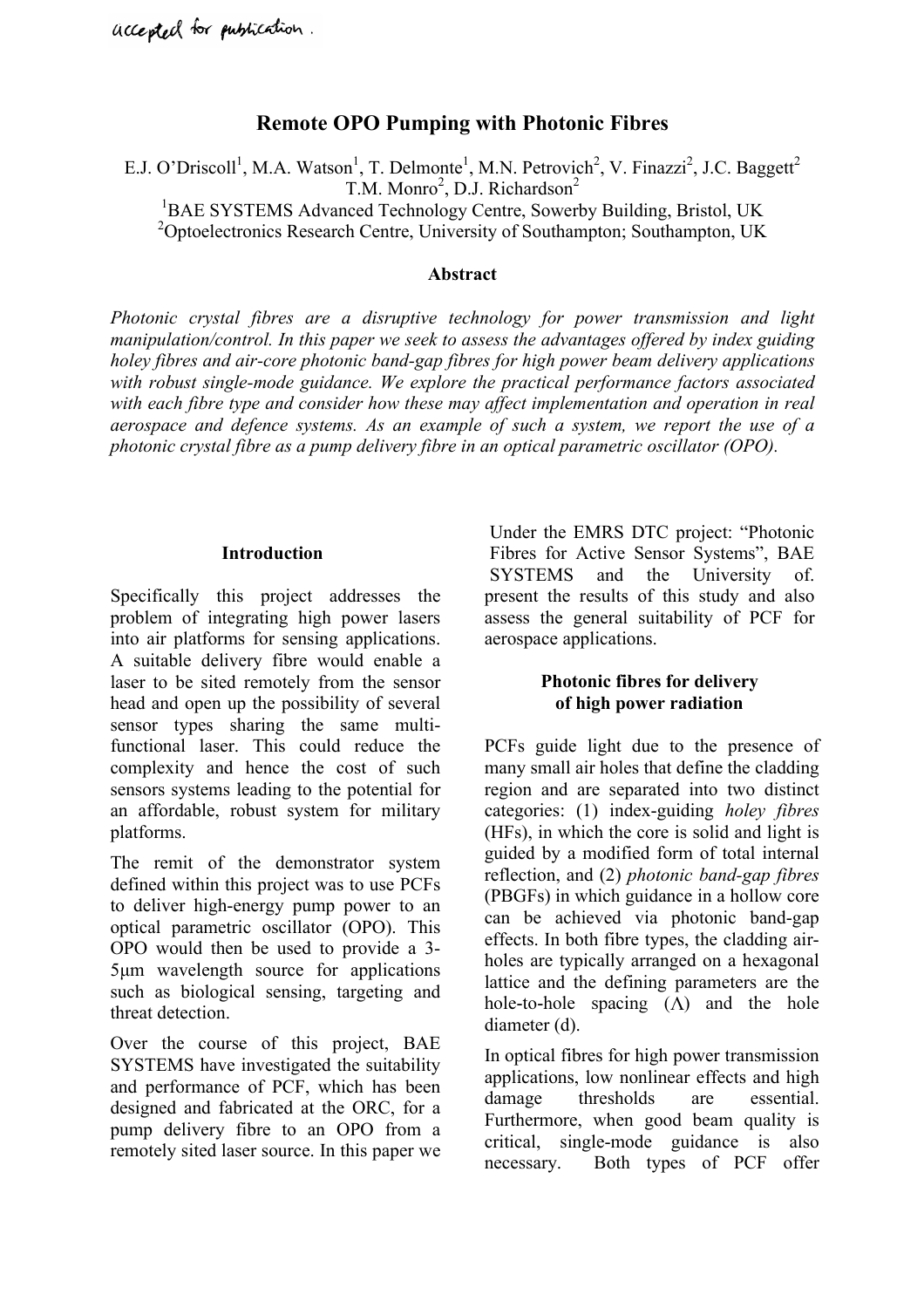attractive qualities for such applications. Using HF technology, large-mode-area, pure silica fibres with robust single-mode guidance can be routinely fabricated. Indeed, the largest mode areas reported to date have been achieved in this way [1]. In addition, the air-guidance offered by PBGFs, which have also been shown to possess good beam quality, presents obvious power handling advantages.

Results from a study into the suitability of HFs and PBGFs for use in high power, high beam quality aerospace applications are presented in the following sections. The key parameters considered include power handling, bend induced loss and the effect of environmental exposure. The two fibre technologies are then assessed and compared for suitability in aerospace applications. Finally, we report the use of a photonic crystal fibre as a pump delivery fibre in an optical parametric oscillator (OPO).

## **High power results**

Samples of HF and PBGF designed and fabricated by the ORC (shown in Figure 1.) are assessed for power handling at 1064 nm. Each fibre is approximately 11m in length, which is representative of the lengths likely to be used in an aerospace platform.



**Figure 1. Cross section of HF sample (Left) and PBGF sample (Right)**

The effective mode area  $(A<sub>eff</sub>)$  of the HF sample studied here was measured to be  $\approx$  $350 \text{ }\mu\text{m}^2$  at 1  $\mu$ m. A large mode area is required in order to ensure that the pulse intensity incident in the soild silica core is below the damage threshold for fused silica [2]. Observations show that the HF, which

has  $d/\Lambda \approx 0.44$  is effectively single-mode at 1 µm and that the mode profile is near-Gaussian in shape.

The PBGF sample studied here has a sevencell defect core of  $\approx 10 \mu m$  in diameter and a mode area of  $\approx 24 \mu m^2$  at 1 $\mu$ m. Although this mode size is considerably smaller than the HF, the PBGF is expected to withstand high intensities due to the fact that the mode is almost entirely localised in the central air core. Indeed, in such fibres, less than 1% of the mode is typically located in the glass of the fibre, suggesting that the damage threshold for such a fibre could be very high.

Although the PBGF considered here is not strictly single mode, the fundamental mode can be selectively excited by optimising the coupling at the fibre launch, and  $M^2$  of between 1.1 and 1.6 have been achieved, depending on launch conditions and cleave quality. The modal profile of this fibre is also observed to be near-Gaussian in shape.

Using a Nd:YAG system operating at  $\lambda$  = 1064 nm, Q-switched mode locked (QSML) pulses have been successfully transmitted through both fibre types. Coupling efficiencies of above 60 % have been observed for the HF and efficiencies of  $70 - 80$  % have been observed for the PBGF sample. The mode locked pulses were observed to retain their pulse width and shape after transmission though the fibre, as shown in Figure 2.



**Figure 2. QSML pulses observed at the HF output (left) single QSML pulse, 200ns/div (right) Resolved mode locked pulse, 500ps/div**

The input QSML signal had an average power of 6.7W and a pulse repetition frequency (prf) of 15kHz. It is important to note that the different mode areas for the two fibre samples results in different peak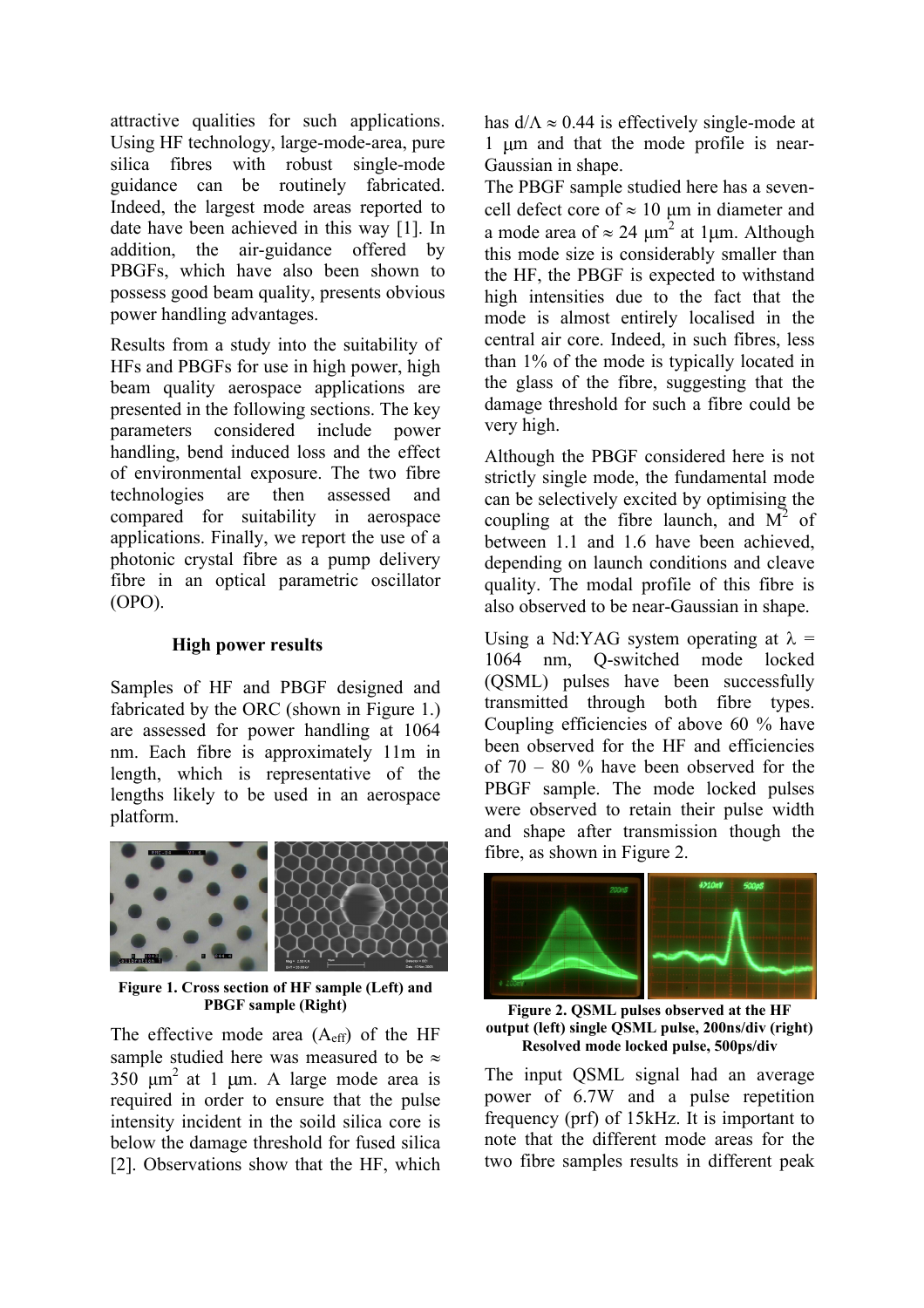energies for each case. For the HF, peak energy of  $\approx 2.6$  Jcm<sup>-2</sup> was focussed onto the fibre face. No damage was observed, demonstrating, as expected, that this energy density is below the damage threshold of the solid silica core [2]. The average output power was 4.1W with a calculated peak power per pulse of  $\approx 18.4$  kW.

A measurement of the spectral output of the 11 m length of HF is shown in Figure 3. This spectrum demonstrates that, as a result of the large mode size, the power density in the core is not sufficient to generate significant non-linear effects. The output spectrum clearly shows the pump wavelength at 1064 nm, and a very small amount of power is also observed at a wavelength of 1120 nm. This spectral line contains in the order of 1 % of the power in the pump wavelength and is consistent with a spontaneous Raman shift in the fibre.



**Figure 3. Spectrum of HF output after transmission over 11m showing pump wavelength of 1064 nm and presence of Stokes shift at 1120 nm**

As a result of the small mode area of the PBGF, the intensities within the fibre are significantly higher than in the HF considered here. Indeed, calculations reveal that intensities up to  $62 \text{ Jcm}^2$  are present in this fibre. However, due to the fact that the majority of this energy is confined within the air core, no nonlinear effects are observed for transmission along a 10.5m length. Furthermore, no damage is observed to this fibre for optimal coupling conditions.

However, it is important to note that misalignment at launch can cause significant damage to the endface of the

fibre due to delicate nature of the cladding microstructure. Consequently, the tolerances on laser stability/coupling optics are far more demanding than for solid core. Yet it is worth noting that PBGFs have the potential to transmit far higher optical powers than is possible in any solid silica core.

The loss per unit length of the PBGF studied here is  $\alpha = 0.27$  dBm<sup>-1</sup>. The average power received after transmission over 10.5 m was 2W. Note that the attenuation losses reported for the PBGF studied here are similar to those reported in commercially available seven-cell band-gap fibres at 1µm [3].

This investigation has shown that both fibre types provide sufficient power handling for high power applications. However, performance differences have been highlighted between the two fibre technologies, specifically that of laser alignment and mode quality. It is important for the systems designer to be aware of the challenges involved in implementing a 'real' PCF system. The following section further outlines the differences.

### **Comparison of HF and PBGF for real high power systems**

In this section we discuss the characteristics of the PBGF and the HF considered here in terms of practicality for high power delivery systems and assesses how these differences affect fibre handling, installation and alignment.

|                                   | PBGF                       | НF                                       |
|-----------------------------------|----------------------------|------------------------------------------|
| Core                              | Hollow                     | Solid                                    |
| Guidance<br>Mechanism             | Photonic<br>bandgap effect | Modified<br>total internal<br>reflection |
| Beam quality<br>$\mathrm{M}^2$ `  | $1.1 - 1.6$                | $\sim$ 1                                 |
| <b>Critical Bend</b><br>Radius (3 | $\leq 1$ cm                | $\sim$ 16 cm                             |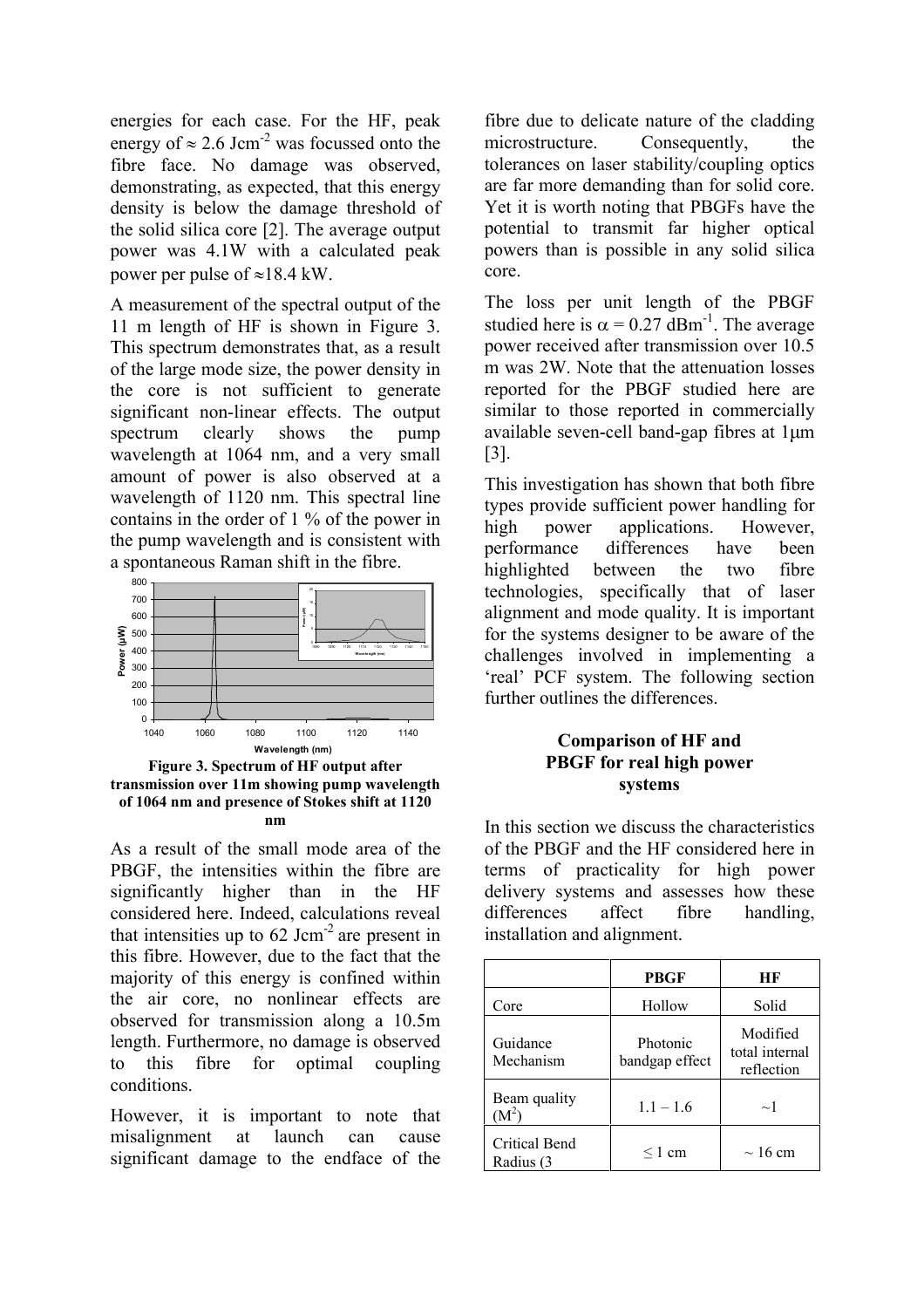| dB/loop)                      |                |                       |
|-------------------------------|----------------|-----------------------|
| Mode area                     | $24 \mu m^2$   | $350 \mu m^2$         |
| Intensity into<br>core region | 62 Jc $m^{-2}$ | 2.6 Jcm <sup>-2</sup> |
| Alignment                     | Critical       | Tolerant              |
| Nonlinearity                  | None           | Some effects          |
| End face<br>preparation       | Critical       | Sensitive             |

**Table 1. Comparison of functional performance and handling characteristics of PBGF and HF.**

The table above summarises the observed differences between the two PCFs considered here. In the following subsections we focus in detail on those parameters that we consider being key to further developing this technology. We briefly discussed the mode quality of the two fibres and the requirement for alignment stability in the high power results section above; the other main differences between these two fibres are those of bend induced loss and robustness to environmental exposure.

#### Bend Induced Loss

By its very nature, optical fibre enables light confinement along a long flexible length that can be coiled compactly. However, there is a lower limit on the size of the bend that can be used in practice, with respect to both mechanical strength and transmission loss. PCFs have been shown to possess similar levels of mechanical strength to conventional solid fibres (in which the minimum long term bend radius is typically considered to be a few cm) [4]. However, in HFs, attenuation due to bending can become apparent at bend radii much larger than a few cm. For example, for the HF considered here, the critical bend radius (defined as the radius at which the loss =  $3dB/loop$ ) is  $\approx 16$  cm. It should be noted that this is a typical value for a single-mode HF with a large mode size, and in general, the bending losses of HFs have been shown to be comparable to

that of similarly sized step-index fibres at any given wavelength [5].

The mode area of the PBGF considered here is much smaller than that of conventional telecommunications fibre and, as a result, one would not expect this fibre to suffer loss as a result of the mode size. However, the light confinement mechanism in a PBGF is strongly dependant on the fibre structure and one may expect that this fibre type could be sensitive to bending via stress induced changes in the fibre structure. However, we find that bending actually has a negligible effect on the transmission window for the fibre considered here, as can be seen in Figure 4, which demonstrates that the transmission is unchanged by radii as small as 1cm. Consequently, the minimum bend radius for this fibre is therefore determined purely by the mechanical strength.



**Figure 4. Output power vs. wavelength as the PBG fibre is bent at an increasingly tight radius**

#### The effect of environmental exposure

In any system, damage to the fibre end faces can be detrimental to performance. Structural integrity is more critical in the PBGF than in the HF because the guidance mechanism depends strongly upon the fibre's microstructure. Whilst it has been shown that changes to the structure of the bandgap fibre caused by bending do not affect the guidance of the fibre, the integrity of the bandgap at the point of coupling in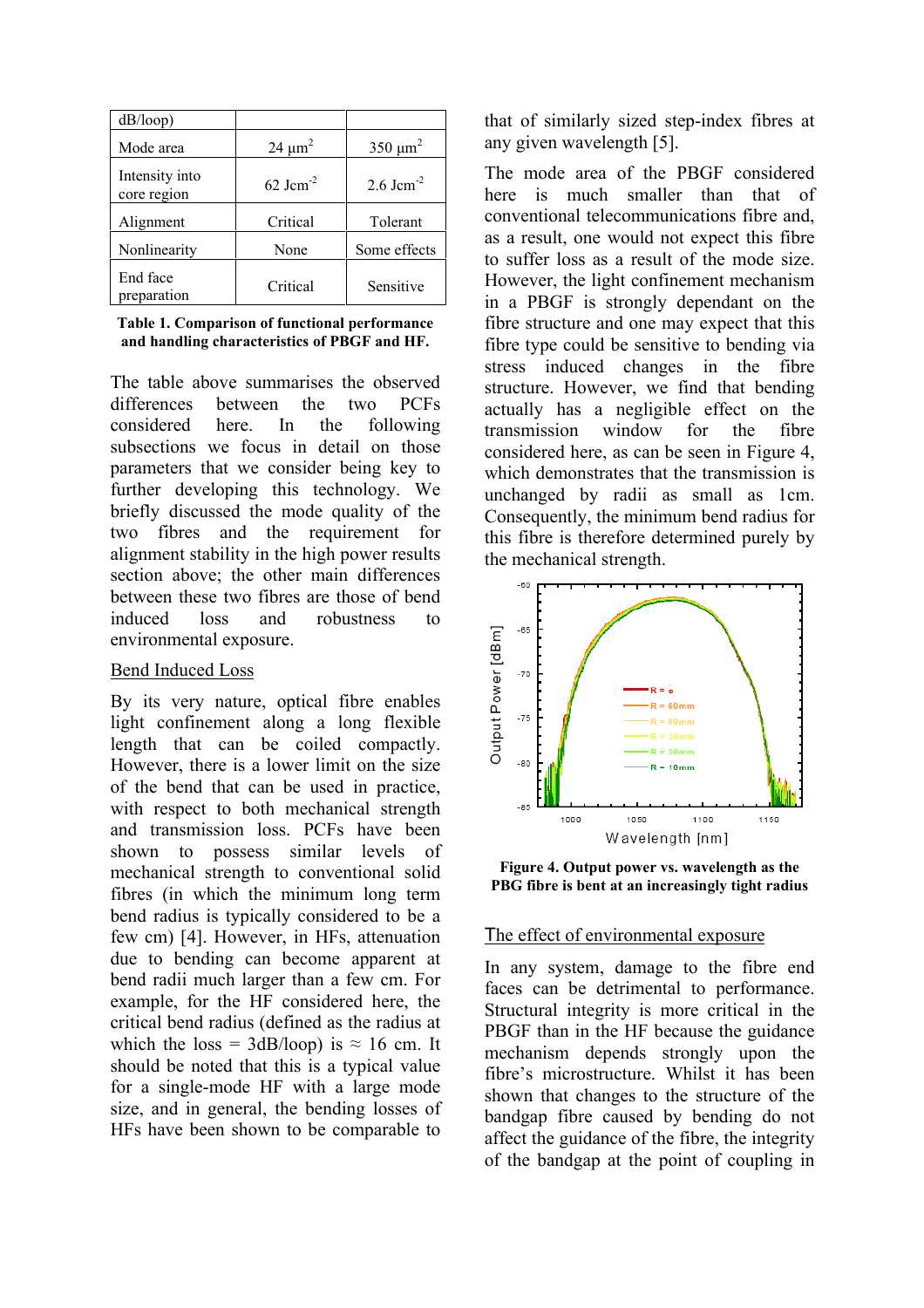the light is very important.

During exposure to the laboratory environment, water and dust particles settle to the fibre end faces. In the HF, the presence of such contamination is evident as a slight distortion in the mode profile. However, equivalent debris on the PBGF is found to prohibit the coupling of any amount of light into the fibre.

Under laboratory conditions it is possible to carefully control the environmental exposure of the PBGF end faces thus reducing the damage incurred. However, in a real platform/application it is essential that these fibres are properly terminated with sealed end faces.

# **Demonstration of Holey Fibre Pumped OPO**

In this section we present results of a holey fibre pumped OPO. This specific example is presented in order to practically demonstrate that photonic fibres have the potential to make an impact as a light delivery technology. Typically OPOs are pumped using bulk optics and free-space beams. The insertion of a photonic fibre to 'pipe' the pump source to the OPO crystal is the first known example of such a pumping scheme.

The OPO used for this demonstrator is a simple laboratory assembled device using a PPLN crystal. This project is not an OPO optimisation exercise; rather, it is important to establish whether the HF pumped OPO can offer comparable performance to that of the equivalent free-space pumped system.

The OPO is a synchronously pumped device; i.e., the cavity length is set to match the repetition rate of the mode locked pump pulses ( $\sim$  76MHz). The laser is as described in the power transmission results section above. The same OPO cavity is used for both a free-space reference measurement and the holey fibre pump delivery demonstration.

The PPLN crystal was obtained from Crystal Technology Inc, California. The signal and idler frequencies generated by the OPO can be tuned by translating the multi-grating crystal across the path of the pump source thereby accessing different phase matching conditions. Using the longest period grating, equating to an idler wavelength of  $\sim$  3.6 µm, the free space reference OPO had a threshold of  $\sim$ 700mW. A common value for the optimal pumping regime for OPOs is quoted as  $\sim$  3-4 times the threshold level; a maximum average power level of  $\sim 4W$  is available for the pump, so we are well-placed to pump in this regime.

As shown in the section above the HF successfully supports the transmission of QSML pulses as required for OPO pumping. The free-space pumped OPO generated  $\sim$  200mW of average idler power at 3.6 µm with 4 W average pump power. An observation of the same level of idler power using the HF to deliver the 1 um pump radiation would confirm comparable performance to the freespace pumped system and demonstrate the feasibility of using a photonic fibre for this application.

As with the freespace pumped OPO, the longest period grating is used, equating to an idler wavelength of  $\sim$  3.6 µm. The polarisation of the pump beam is controlled externally using a combination of a  $\lambda/2$  and a  $\lambda$ /4 wave plate in order to access the most efficient parametric generation conditions.

The minimum average threshold power observed was 130 mW, comparing well to the free space OPO and also the theoretical value of 90 mW, which was calculated by combining an analysis of focussed Gaussian beams in an OPO with an analysis of synchronously pumped OPOs [6,7]. The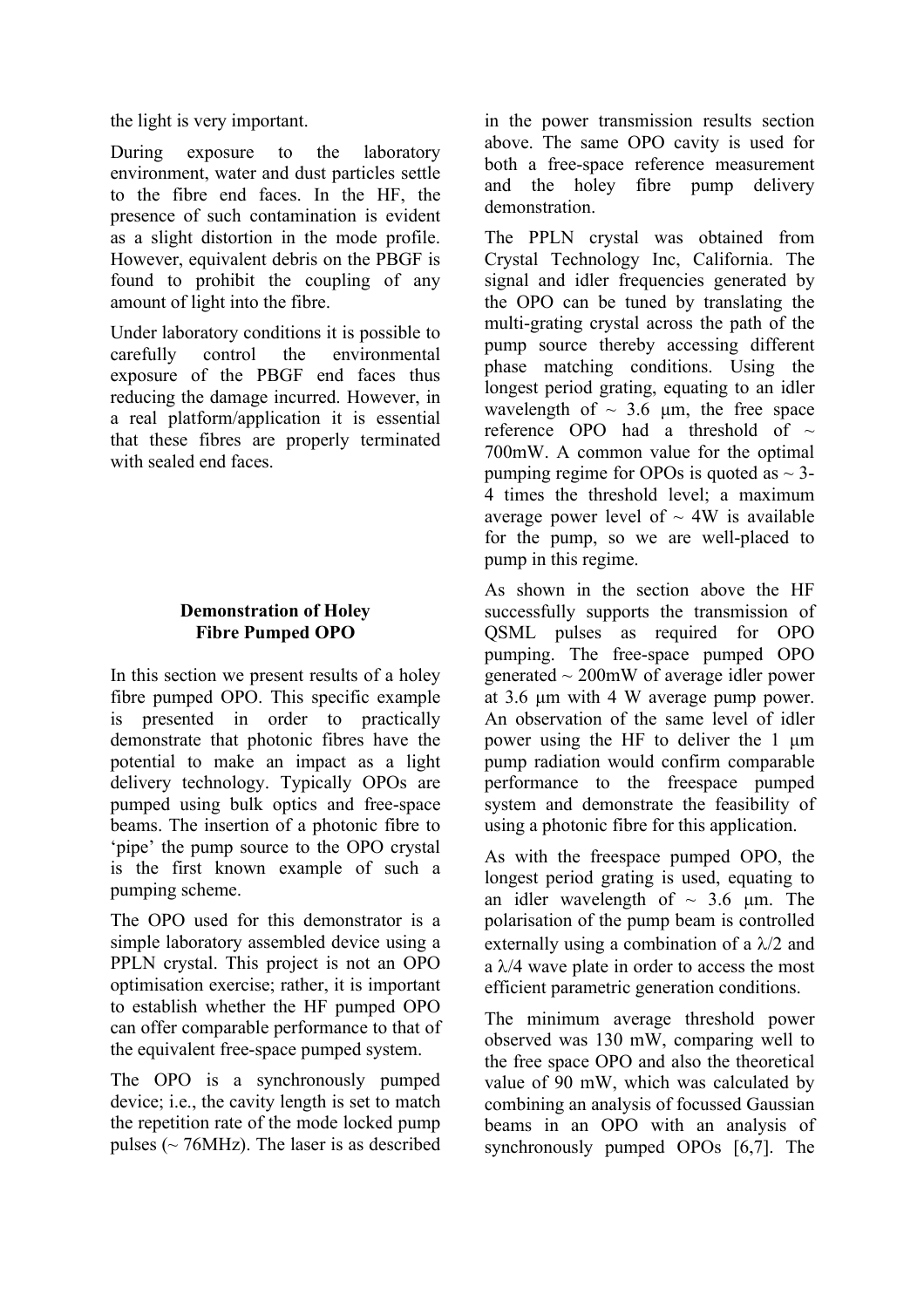apparent large improvement in threshold power is likely to be explained by nonoptimisation of the free space OPO and minor differences in the set-up between the two experiments. A measurement of generated idler power as the pump power is increased is shown below. The measurements of idler power vs. pump power, along with the same measurements as obtained with the free space OPO, are shown on the graph to enable comparison.

It is observed that performance is comparable for the freespace pumped system and the holey fibre pumped system. Therefore, it has been shown that the holey fibre can be successfully used to deliver pump radiation to an OPO and hence generate wavelengths in the mid-IR as required for an active sensor system.



**Figure 5. Generated idler power vs. input pump power for holey fibre pumped OPO systems. Idler powers as measured with the freespace OPO are shown for comparison**

#### Note about polarisation

Systems relying on non-linear optical interactions for wavelength conversion (e.g. OPOs) require control of the pump polarisation in order to work efficiently. Although the pump laser in this investigation is linearly polarised, during transmission through the non-polarisation maintaining HF, the polarisation state is modified. As a result of this change in polarisation, efficient parametric generation is not achieved unless the polarisation is externally controlled after transmission. Consequently, in a real platform, a polarisation maintaining photonic fibre would be required.

#### **Summary**

This paper details the results of a preliminary investigation into the power handling performance of photonic crystal fibres (PCF). In this study, the performance of two PCFs, one index-guiding holey fibre (HF) and one air-core photonic band-gap fibre (PBGF), which were designed and fabricated at the ORC, have been assessed in terms of power handling at 1064 nm. It has been shown that both the HF and the PBGF studied here exhibit real potential for use as a power delivery technology.

These fibres have also been considered in terms of practicality for real systems by assessing the bending losses and the effect of environmental exposure. A comparison of the two fibres studied here has been presented to highlight challenges that need to be addressed when developing the technology for aerospace, defence and/or civil power delivery applications. Most importantly we find a need for sealing the ends of the PBGFs to prevent degradation and damaged caused by moisture and dust in the environment.

It has been demonstrated that mid IR generation can be obtained from a HF pumped OPO with comparable performance to the equivalent free space system. Therefore, it has been shown that the HF can be successfully used to deliver pump radiation to an OPO and hence generate wavelengths in the mid-IR as required for an active sensor system. To our knowledge the insertion of a photonic fibre to 'pipe' the pump source to the OPO crystal is the first example of such a pumping scheme.

#### **Acknowledgements**

The work reported in this paper was funded by the Electro-Magnetic Remote Sensing (EMRS) Defence Technology Centre, established by the UK Ministry of Defence and run by a consortium of SELEX Sensors